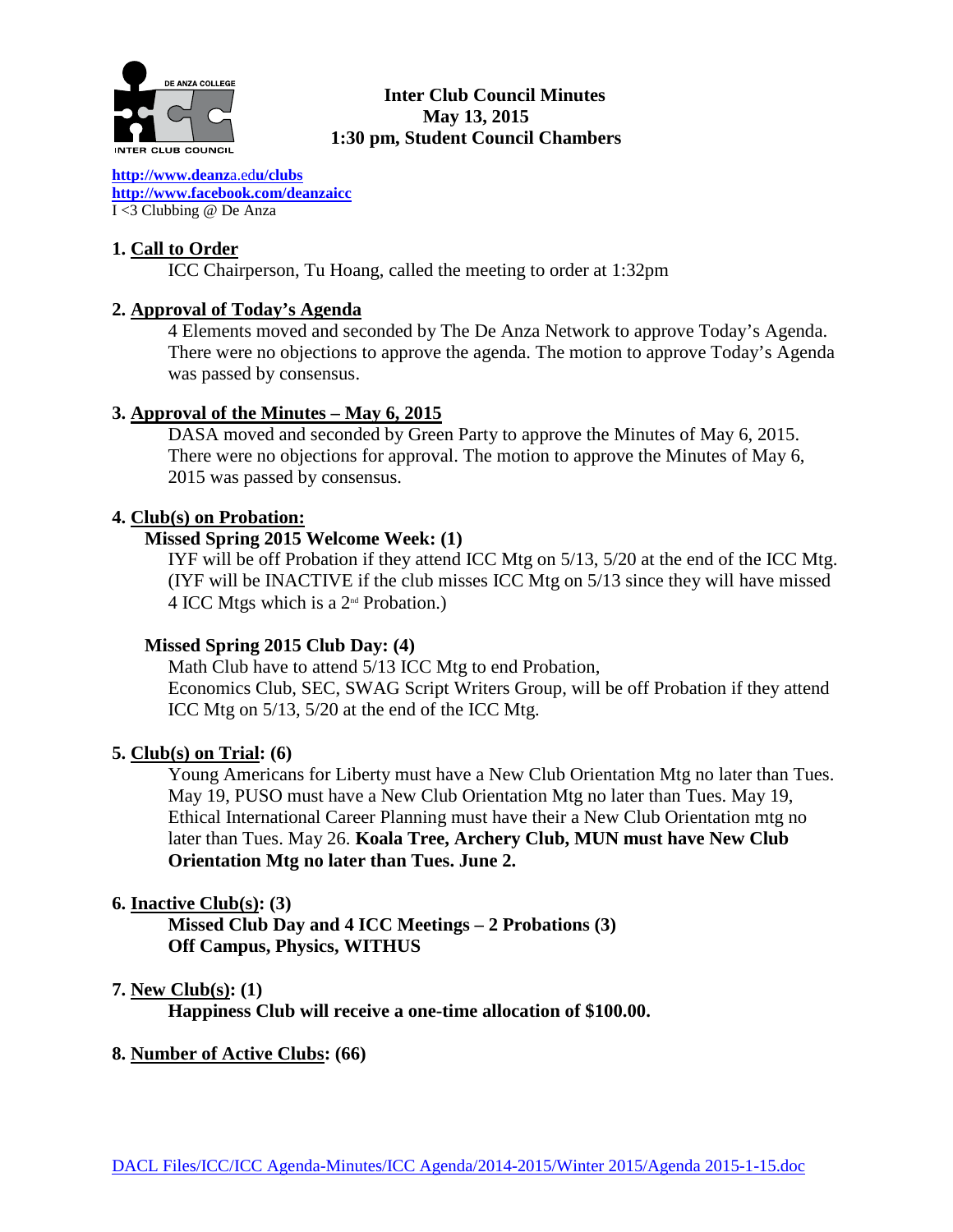## **9. Calendars**

## **9.1 ICC/Club Calendar of Events as of 5/12/15**

 Information is from the Event Planning Request Form (**New Information in Bold**/ \* Money collected)

### **May 19,20,21 Clothing Swap hosted by SFJ – 11:00 am – 3:00 pm – Main Quad**

**May 19,21,26,28 Promoting Asian Pacific American Heritage Month and Our Conference hosted by APASL – 10:00 am – 2:00 pm – Main Quad West**

- May 15,22,29 Scanning Korean Movies hosted by KSA 11:30 am 3:30 pm FOR3
- **May 21 Spring Carnival – 11:00 am – 1:00 pm – Main Quad (\*date changed)**
- May 21  $2<sup>n<sub>d</sub></sup>$  Annual Healing Traumatic Memories with Fr Michael Lapsleg
- hosted by Inclusability 1:30 pm 3:30 pm Conference Room B
- May 23 Culture show hosted by  $VSA 6:00 \text{ pm} 10:00 \text{ pm} \text{VPAC115}$
- **May 26 Movie Screening hosted by DASA – 11:30 am – 1:30 pm–Conference Room A**
- May 29 \* "Just Be A  $\star$ " Spring Dance 9:00 pm 12:00 am – Conference Room A/B
- **May 29 Singing Contest hosted by HKSA – 2:00 pm – 5:00 pm – A11**
- May 30 YSOM Conference (Workshops) hosted by APASL
	- $-9:00$  am  $-4:45$  pm  $-121$ , L23-26

### **9.2 DASB Calendar of Events as of 5/12/15**

Information is from the Event Planning Request Form (**New Information in Bold**/ \* Money collected)

- **May 28 Movie Night – 7:30 pm – 9:30 pm – Conference Room A**
- **May 29 Region IV Meeting by DASB Legislative Affairs – 4:30 pm – 8:00 pm - SCCA**

## **10. ICC/Club Account Balance Status (New Information in Bold)**

| 2014-2015 Budget (As of 5/12/15)<br><b>10.1</b> |                  |             |
|-------------------------------------------------|------------------|-------------|
| <b>Club/ICC Allocation Account</b>              | (#41-54730)      | \$3,935.31  |
| <b>ICC Allocation-New Club Account</b>          | $(#41-54720)$    | 500.00      |
| <b>ICC Emergency Relief Account</b>             | $(\#44-4289)$    | \$2,768.71  |
| <b>ICC Events Award Account</b>                 | $(\#41 - 54600)$ | \$4,800.00  |
| <b>ICC Inactive Hold</b>                        | $(\#44-4300)$    | \$10,096.30 |
| <b>ICC Scholarship Account</b>                  | $(\#44-4310)$    | \$13,056.40 |
| <b>ICC</b>                                      | $(H44-4320)$     | \$2,486.98  |
| 2015-2016 Budget(As of 5/12/15)<br><b>10.1</b>  |                  |             |
| <b>ICC Allocation-New Club Account</b>          | (#41-54720)      | \$10,000.00 |

### **11. Business**

- **11.1 Concessions for June 6th**
	- $\circ$  MOA: We will use these funds to support two non-profit organizations the mobility project. Due to the recent earthquake in Nepal, they are in dire need of medical and health support. The money we raise will go specifically to this cause along with providing prosthetics to developing nations. Our MOA members will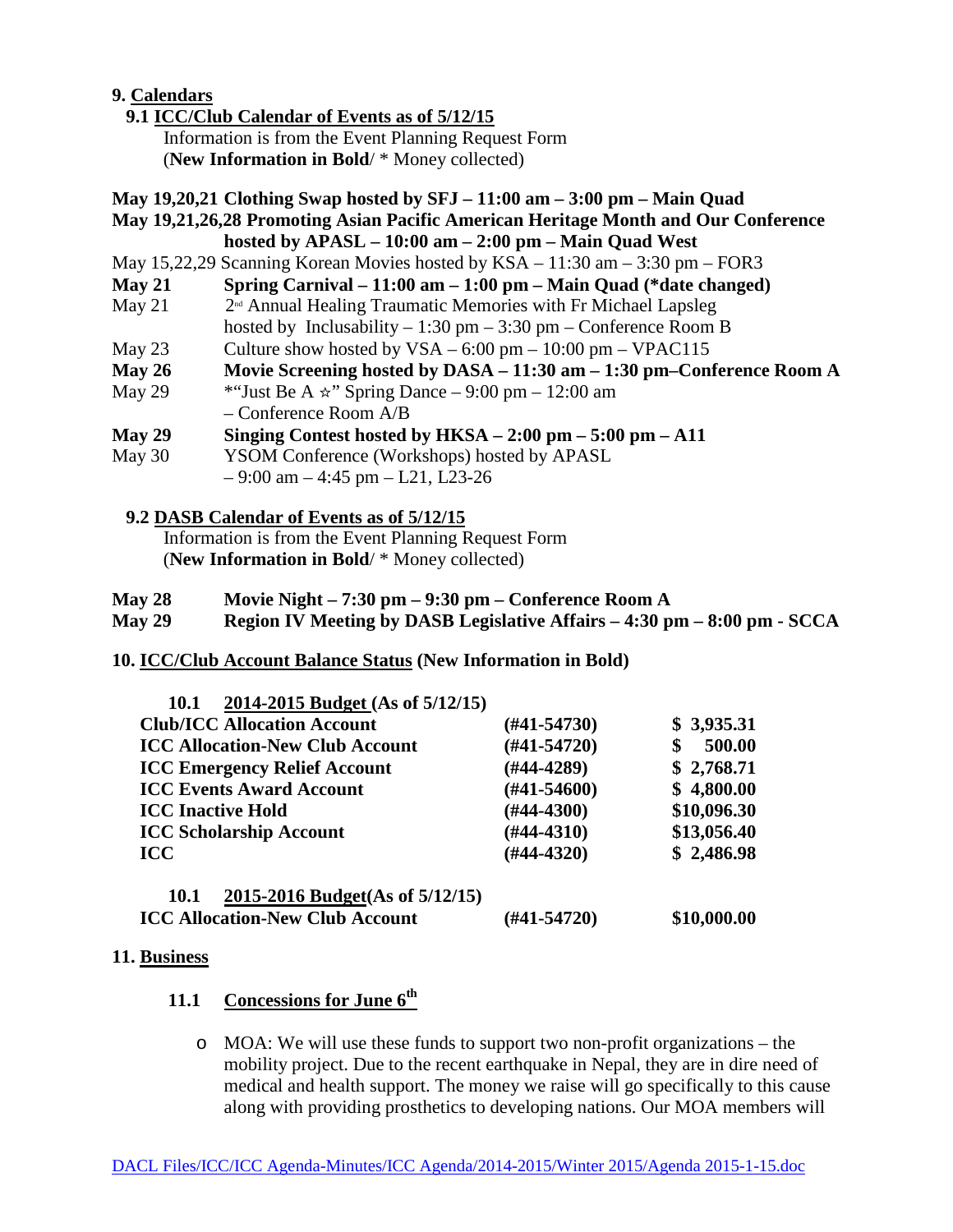work hard to sell those drinks because we'll be doing for great causes! Thanks for your time ICC Reps.

o JAA: To help spread Japanese awareness across the school by overloading it with fun, the Japanese & American Association! or JAA!! Also we are hungry!

Result:

MOA's concession starts at 8:00AM and JAA's concession starts at 8:30AM

## **11.2 Club Budget Request 2014-2015**

a. 4 Elements moved and seconded by DASA to approve ICC's request of \$500 from the Club/ICC Allocation Account #41-54730 ICC Allocation-New Club Account #41-54720. Green Party moved and seconded by CCPC to end discussion. Discussion ended by consensus. There were no objections for approval for the motion. The motion to approve ICC's request of \$500 from the Club/ICC Allocation Account #41-54730 to ICC Allocation-New Club Account #41-54720, was passed by consensus.

## **11.3 Club Budget Request 2015-2016**

a. Ultimate Layout moved and seconded by MOA to approve The De Anza Network's request of \$144 from the Club/ICC Allocation Account #41-54730 to The De Anza Network #41-44449-5922 for Club Domain / Hosting 1 Year. JAA moved and seconded by ETC to end discussion. Discussion ended by consensus. There were no objections for approval for the motion. The motion to approve The De Anza Network's request of \$144 from the Club/ICC Allocation Account #41-54730 to The De Anza Network #41-44449-5922 for Club Domain / Hosting 1 Year, was passed by consensus.

### **11.4 DASB Elections- How to Vote**

DASB Election week is on Monday, May 18 12:01 am – Friday, May 22 4:00 pm Share the voting link with your friends!

- Voting Instructions
- 1) www.deanza.edu/studentvote
- 2) Click "Log into My Potal"
- 3) Home tab > Campus Events > DA Student Voting
- 4) Select your candidates & cast your votes.

## **11.5 Club Introductions**

**- Club Purpose, Club meeting time, Coming Event (15)**

### **Elite Dance Club**

Dancing for fun, that's all. Also if possible, we are willing to dance for volunteering activities. Club Meeting times TBD, at V-Pack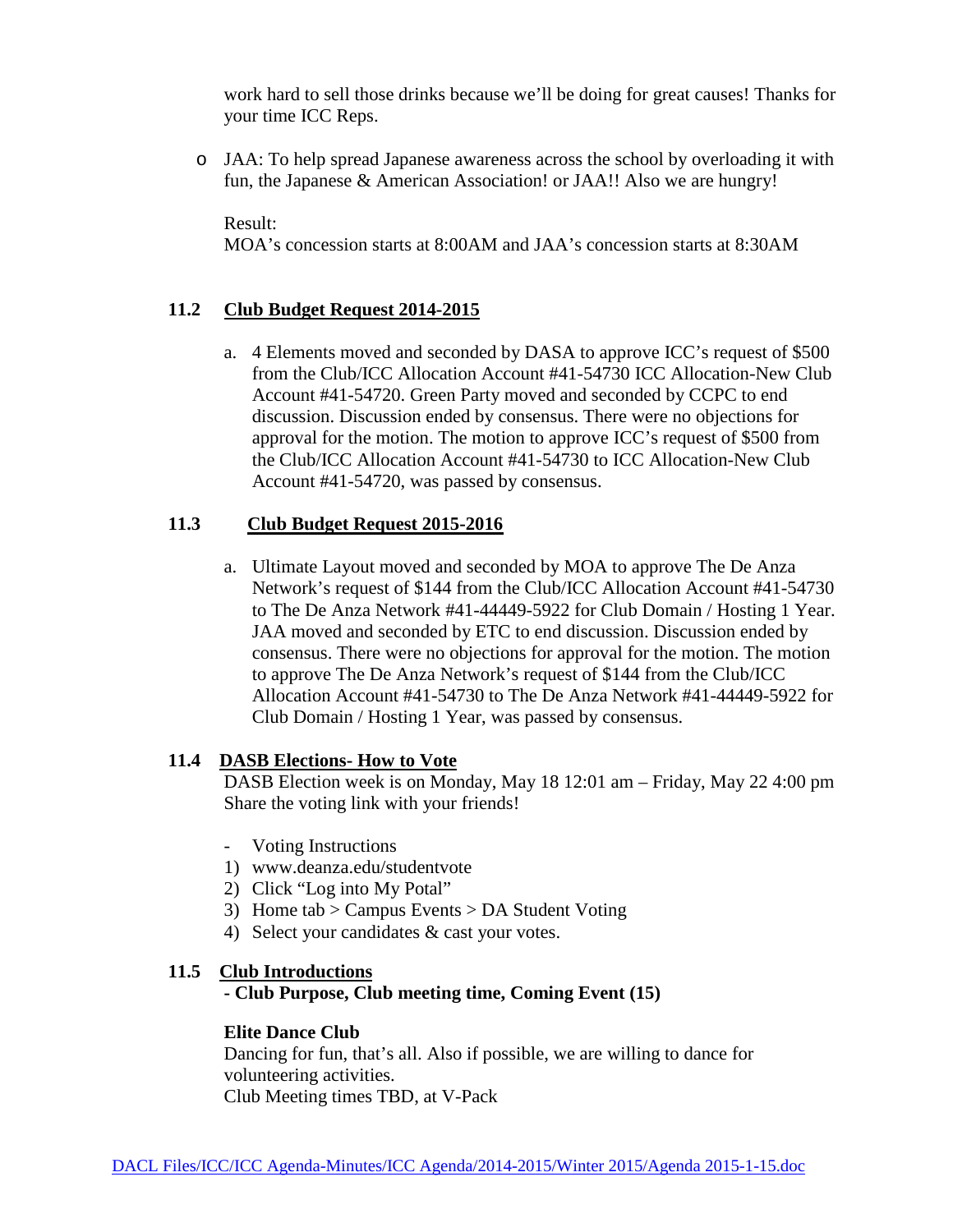#### **Outdoor Club**

Going on adventures, trips, and various expeditions in the great outdoors. Open for all De Anza students.

Surf Lesson is coming up on June  $7<sup>th</sup>$ , 7:00 am at Santa Cruz. Get a lesson in surfing in Santa Cruz! No experience necessary. Check online for details. Club Officer Meetings on Fridays – Saturdays, one or two times a month at the De Anza Pool.

#### **Permias Indonesian Student Organization (PISO)**

The purpose of our club is to bring Indonesians at De Anza closer to each other while introducing Indonesian culture to anyone who is interested We will be having Indonesian Culinary Festival 2015 soon in this year Club Meetings TBD

#### **Rainbow Club**

LGBT Club – hang out, discuss LGBT issues, make friends. Club Meetings on Mondays 3:30 pm – 4:30 pm at G10

#### **Saltworks Christian Fellowship**

We meet to build relationship with people and discuss Biblical passages. Our retreat "Summit" is coming up on Memorial Day weekend, details TBD Club Meetings on Tuesdays  $11:30 \text{ am} - 12:30 \text{ pm}$  at Student Council chamber

#### **Second Journey**

To discuss about topics that are important in our lives. We share our opinions and find out what does the Bible says about it. One-day trip to Santa Cruz - Beach Day is coming up. May 25, 8:00 am at De Anza to carpool Club Meetings on Wednesdays 11:30 am – 12:30 pm at Santa Cruz Room

#### **Shotokan Karate**

Purpose of our club is to train Karate. Club Meetings on first Mondays/Wednesdays of each month at PE 14

#### **Social Entrepreneurship Club (SEC)**

To make entrepreneurship fun and interesting by incorporating new strategies and tricks.

Club Meetings on Fridays 7:00 am at Gish St., San Jose (member's home)

#### **Students for Justice (SFJ)**

Engage, organize and empower all students around social justice issues. Clothing / Info Swap is coming up on May  $19-21$  11:00 am  $-3:00$  pm, at Main Quad. Bring something or take something or both! Club Meetings on Fridays 1:30 pm at East Cottage.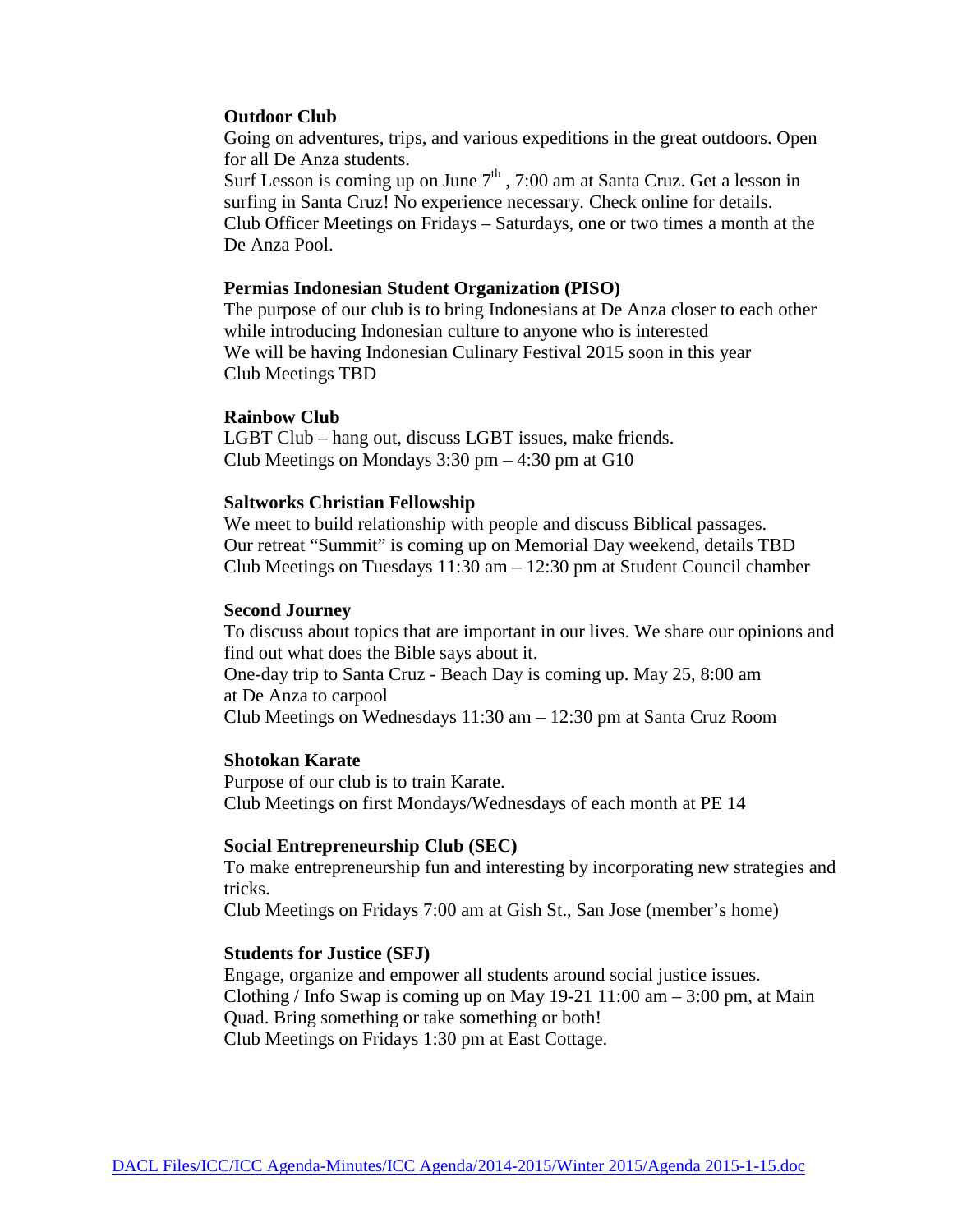## **12. Reports:**

ICC Chairperson: Tu Hoang

- 1. Please sign up for volunteering in Spring Carnival. We need your help!
- 2. Don't forget to buy the ticket for Spring Dance "Just Like A Star" from me.
- 3. There will be 10 sign display for you to post any job, announcement, or event posters. Make sure to get the approval of the Office of College Life before you post your flyer.

ICC Chair of Finance: John Hong

1. You can now request a budget for year 2015 to 2016.

ICC Chair of Programs: Raisa Hernandez

- 1. Hey guys I just changed my office hours! Come and stop by every Mondays from 10:30-11:30 and Wednesdays 11:30-12:30
- 2. Clubs!! We need volunteers for Spring Carnival for next Thurs, May 21. The club will be eligible for \$50 drawing.

ICC Chair of Marketing: Judy Chan

- 1. Hey! Whenever your club has event, you are welcome to send the details to me. I will post them on ICC Facebook page. It is another effective way to promote your event  $\odot$
- 2. The deadline for sending photos of "I <3 clubbing" @ De Anza will be on June 1. Please send me NEW "I <3 clubbing" photos so your club will be eligible to join the drawing for 2@\$50 on June 3.

ICC Advisor: La Donna Yumori-Kaku

- 1. Clubs giving out gift cards: You will need to get a Receipt Log Form the Student Accounts Office. The student who receives the gift card will need to write their name, what the item is, their signature, and phone number. This receipt Log Form needs to be returned to the Student Accounts Office as a backup.
- 2. ICC/Club Financial Roster: Please use Pen only. Please no use of pencil it's difficult to read.
- 3. Copy Machine in Office of College Life: In the Event of a Malfunction or Special Request, please DO NOT open the Copy Machine. Instead, ask the front desk for assistance.
- 4. Club Meetings for the Summer, 2015: Please turn in an Event Planning Request Form NOW for summer dates. Forms are processed in the order received.
- 5. Student Accounts and Office of College Life will be closed on Friday, May 15: Please plan accordingly.
- 6. Time Off for La Donna: I will not be here on Monday, May 18. Please plan accordingly.

DASB Liaison: TBA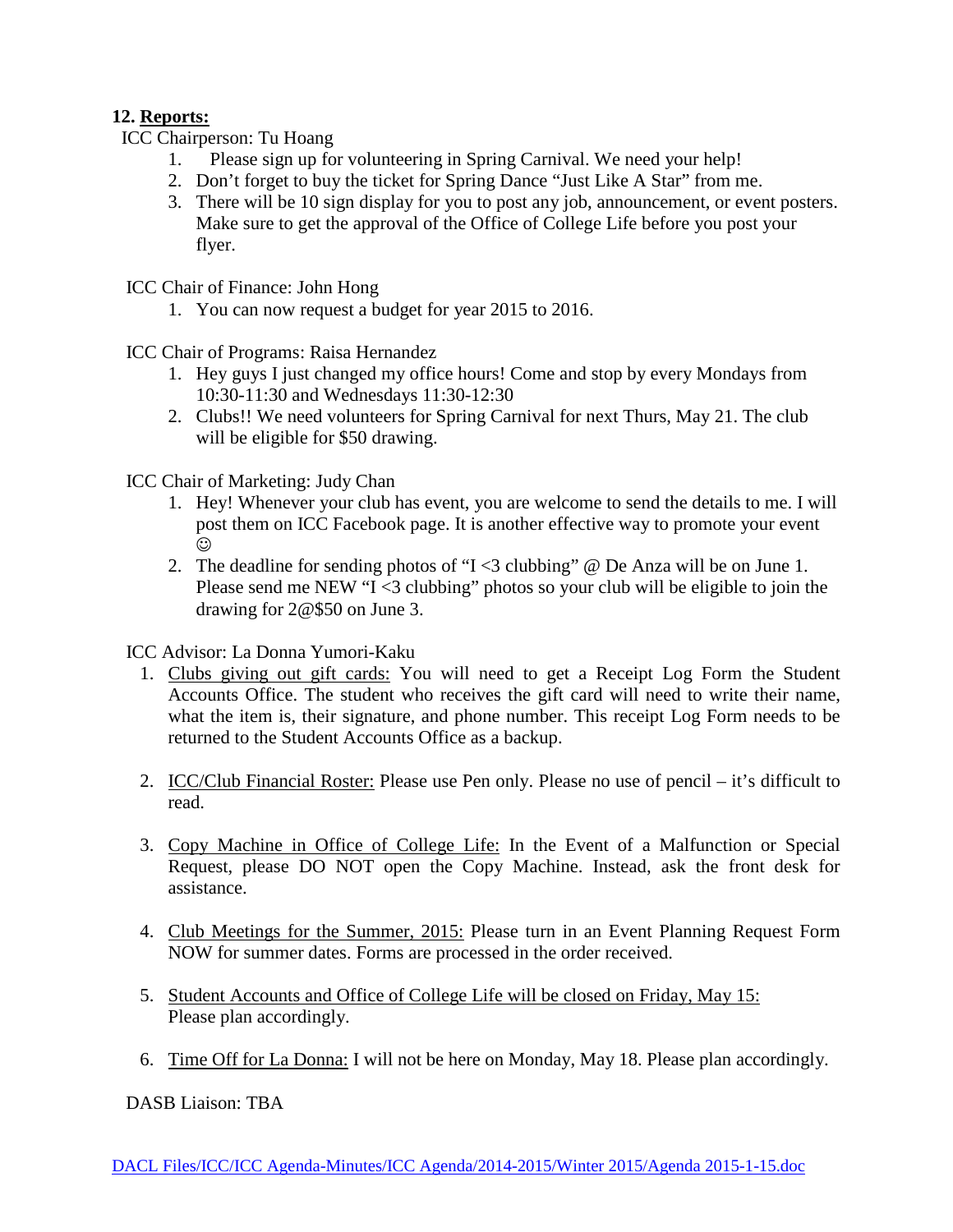- 1. Reminder, Your club can submit your endorsement for the DASB Election, please pick up and complete the Club Endorsement of DASB Senate Trustee Candidate Form.
- 2. Any Club can participate the DASB Dodgeball Tournament as a club team. Please sign up if you are interested. Come visit the Senate Office for more info or questions.

| <b>Active Club</b>                                                      | <b>Present</b>            | <b>Absent</b> | Probation.<br>P | Probation.<br>$\mathbf{A}\mathbf{B}$ |
|-------------------------------------------------------------------------|---------------------------|---------------|-----------------|--------------------------------------|
| 300! Bowling Club                                                       | X                         |               |                 |                                      |
| <b>4 Elements Hip Hop Club</b>                                          | $\overline{\mathbf{x}}$   |               |                 |                                      |
| <b>Active Community Engagement Club</b><br>(ACE)                        | X                         |               |                 |                                      |
| <b>Anime Club</b>                                                       | $\boldsymbol{\mathsf{X}}$ |               |                 |                                      |
| <b>Apple-N-Droid</b>                                                    |                           | X             |                 |                                      |
| <b>Asian Pacific American Students for</b><br><b>Leadership (APASL)</b> | X                         |               |                 |                                      |
| <b>Association of Computer Machinery</b><br>(ACM)                       | X                         |               |                 |                                      |
| <b>Auto Technology</b>                                                  | X                         |               |                 |                                      |
| <b>Cheer and Dance Team</b>                                             | X                         |               |                 |                                      |
| <b>Chinese Student Association (CSA)</b>                                | $\boldsymbol{\mathsf{X}}$ |               |                 |                                      |
| <b>Christians on Campus 7</b>                                           | $\boldsymbol{\mathsf{X}}$ |               |                 |                                      |
| <b>Circle K</b>                                                         | $\boldsymbol{\mathsf{X}}$ |               |                 |                                      |
| <b>Cross Cultural Partners Club (CCPC)</b>                              | $\boldsymbol{\mathsf{X}}$ |               |                 |                                      |
| <b>DeAnthro</b>                                                         | X                         |               |                 |                                      |
| <b>DECA</b>                                                             |                           | X             |                 |                                      |
| <b>Desi Student Association (DSA)</b>                                   | $\boldsymbol{\mathsf{X}}$ |               |                 |                                      |
| <b>Developers' Guild</b>                                                | $\boldsymbol{\mathsf{X}}$ |               |                 |                                      |
| <b>Economics Club</b>                                                   |                           |               |                 | X                                    |
| <b>Elite Dance Club</b>                                                 | X                         |               |                 |                                      |
| <b>Engineering Technology Club (ETC)</b>                                | X                         |               |                 |                                      |
| eSports Club 5/27/15                                                    | X                         |               |                 |                                      |
| <b>Fellowship of Overseas Students (FOS)</b><br>3/27/15                 | X                         |               |                 |                                      |
| Film Society 9/30/15                                                    |                           | X             |                 |                                      |
| Grace Fellowship 6/26/15                                                | $\boldsymbol{\mathsf{X}}$ |               |                 |                                      |
| Green Party 5/15/16                                                     | $\overline{\mathsf{X}}$   |               |                 |                                      |
| <b>Happiness</b>                                                        | $\boldsymbol{\mathsf{X}}$ |               |                 |                                      |
| <b>Hong Kong Students Association (HKSA)</b><br>10/2/15                 | X                         |               |                 |                                      |
| Inclusability 5/22/15                                                   | $\boldsymbol{\mathsf{X}}$ |               |                 |                                      |
| <b>International Student Volunteers (ISV)</b><br>3/28/16                | X                         |               |                 |                                      |
| <b>International Youth Fellowship (IYF)</b><br>12/12/15                 |                           |               |                 | $\boldsymbol{\mathsf{X}}$            |

## **13. Roll Call**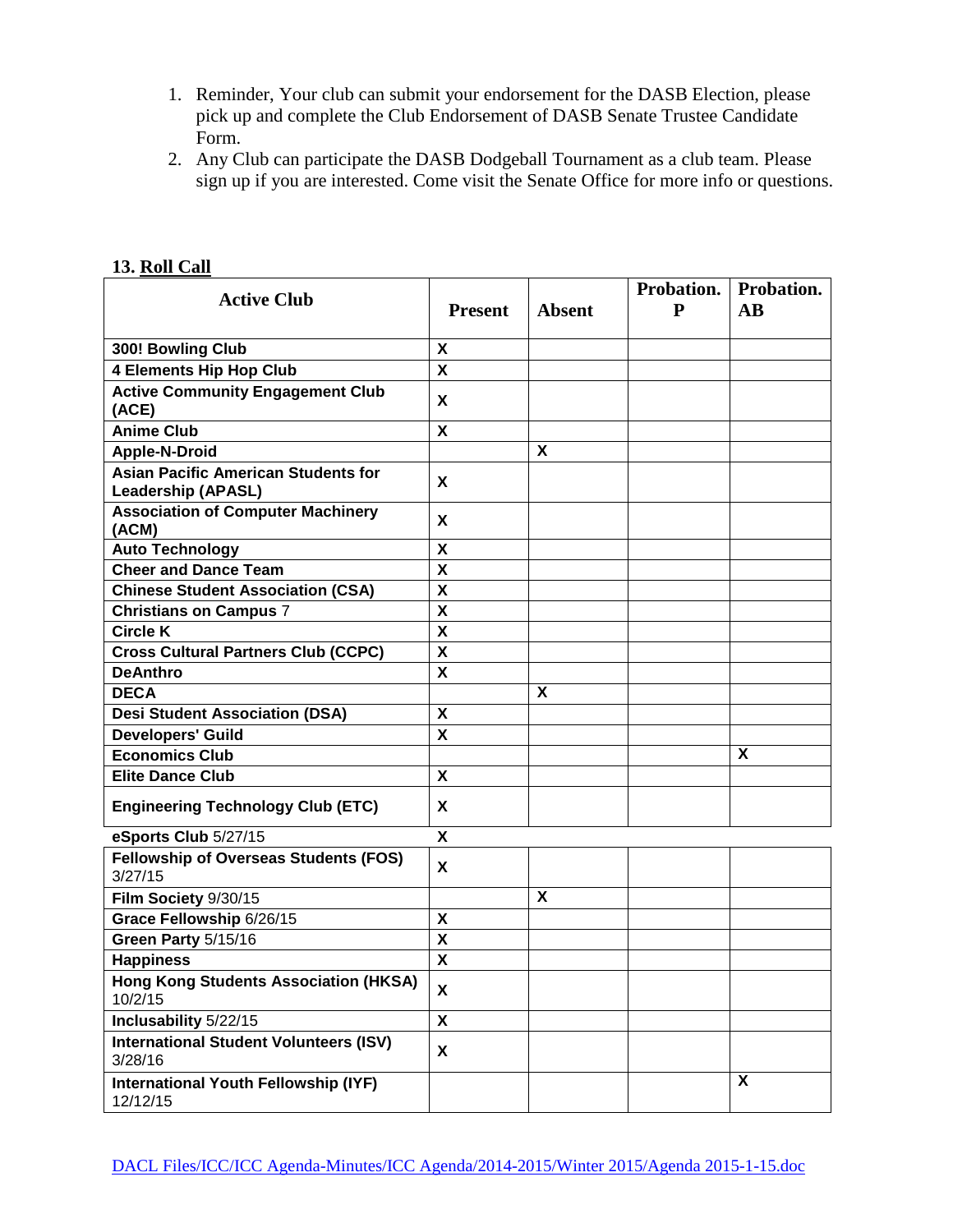| InterVarsity Christian Fellowship at De<br>Anza 3/20/16          | X                         |   |   |   |
|------------------------------------------------------------------|---------------------------|---|---|---|
| Iranian Student Association (ISA) 4/9/15                         | $\boldsymbol{\mathsf{X}}$ |   |   |   |
| <b>Japanese and American Association</b><br>$(JAA)$ 6/30/15      | X                         |   |   |   |
| <b>Korean Campus Crusade for Christ</b><br>(KCCC) 3/4/15-5/16/15 |                           | X |   |   |
| <b>Korean Student Association (KSA)</b><br>6/26/15               | X                         |   |   |   |
| K-Pop Dance Club 4/16/16                                         | X                         |   |   |   |
| Latina/o Empowerment at De Anza<br>(¡LEAD!) 8/30/15              |                           | X |   |   |
| Leo Club De Anza 4/22/15                                         | $\boldsymbol{\mathsf{X}}$ |   |   |   |
| Marketing Club 6/11/15                                           |                           | X |   |   |
| Mathematics Club 6/22/15                                         |                           |   | X |   |
| Medical Outreach Association 6/30/15                             | X                         |   |   |   |
| <b>Myself</b>                                                    | $\boldsymbol{\mathsf{X}}$ |   |   |   |
| <b>Outdoor Club Til Notified</b>                                 | $\boldsymbol{\mathsf{x}}$ |   |   |   |
| <b>Permias Indonesian Student</b><br>Organization (PISO) 9/29/15 | X                         |   |   |   |
| Philosophy Club 5/14/15                                          |                           | X |   |   |
| Rainbow Club 5/7/15                                              | X                         |   |   |   |
| Saltworks Christian Fellowship 6/30/15                           | $\overline{\mathbf{x}}$   |   |   |   |
| Second Journey 9/26/16                                           | $\boldsymbol{\mathsf{x}}$ |   |   |   |
| <b>Shotokan Karate</b>                                           | X                         |   |   |   |
| <b>Social Entrepreneurship Club (SEC)</b>                        |                           |   | X |   |
| <b>Student Nurses Organization (SNO)</b>                         |                           | X |   |   |
| <b>Students for Justice (SFJ)</b>                                | X                         |   |   |   |
| <b>Sustainability (DASA)</b>                                     | X                         |   |   |   |
| <b>SWAG Script Writers Club</b>                                  |                           |   | X |   |
| <b>Taiwanese Student Association (TSA)</b>                       | X                         |   |   |   |
| <b>Team HBV</b>                                                  | $\pmb{\mathsf{X}}$        |   |   |   |
| <b>The De Anza Network</b>                                       | $\mathsf{x}$              |   |   |   |
| The Helping hands                                                |                           | X |   |   |
| The Reasoning Games Club                                         | X                         |   |   |   |
| <b>T-Tennis Club</b>                                             | X                         |   |   |   |
| <b>Ultimate Layout</b>                                           | $\boldsymbol{\mathsf{X}}$ |   |   |   |
| <b>UNICEF De Anza</b>                                            | $\boldsymbol{\mathsf{X}}$ |   |   |   |
| <b>Vietnamese Student Association (VSA)</b>                      | $\boldsymbol{\mathsf{X}}$ |   |   |   |
| <b>Volleyball Club</b>                                           |                           |   |   | X |
| <b>Volunteers of Nature Conservation</b><br>(VONC)               | X                         |   |   |   |
| <b>Women &amp; Minorities Who Code</b>                           | $\boldsymbol{\mathsf{X}}$ |   |   |   |
| <b>TOTAL</b>                                                     | 51                        | 9 | 3 | 3 |
| <b>Clubs on Trial</b>                                            |                           |   |   |   |
| <b>Young American For Liberty</b>                                | X                         |   |   |   |
| <b>P.U.S.O.</b>                                                  | $\boldsymbol{\mathsf{X}}$ |   |   |   |
| <b>MSA</b>                                                       |                           |   |   |   |
| <b>Ethical International Career Planning</b>                     | X                         |   |   |   |
| <b>Koala Tree</b>                                                | $\overline{\mathbf{x}}$   |   |   |   |